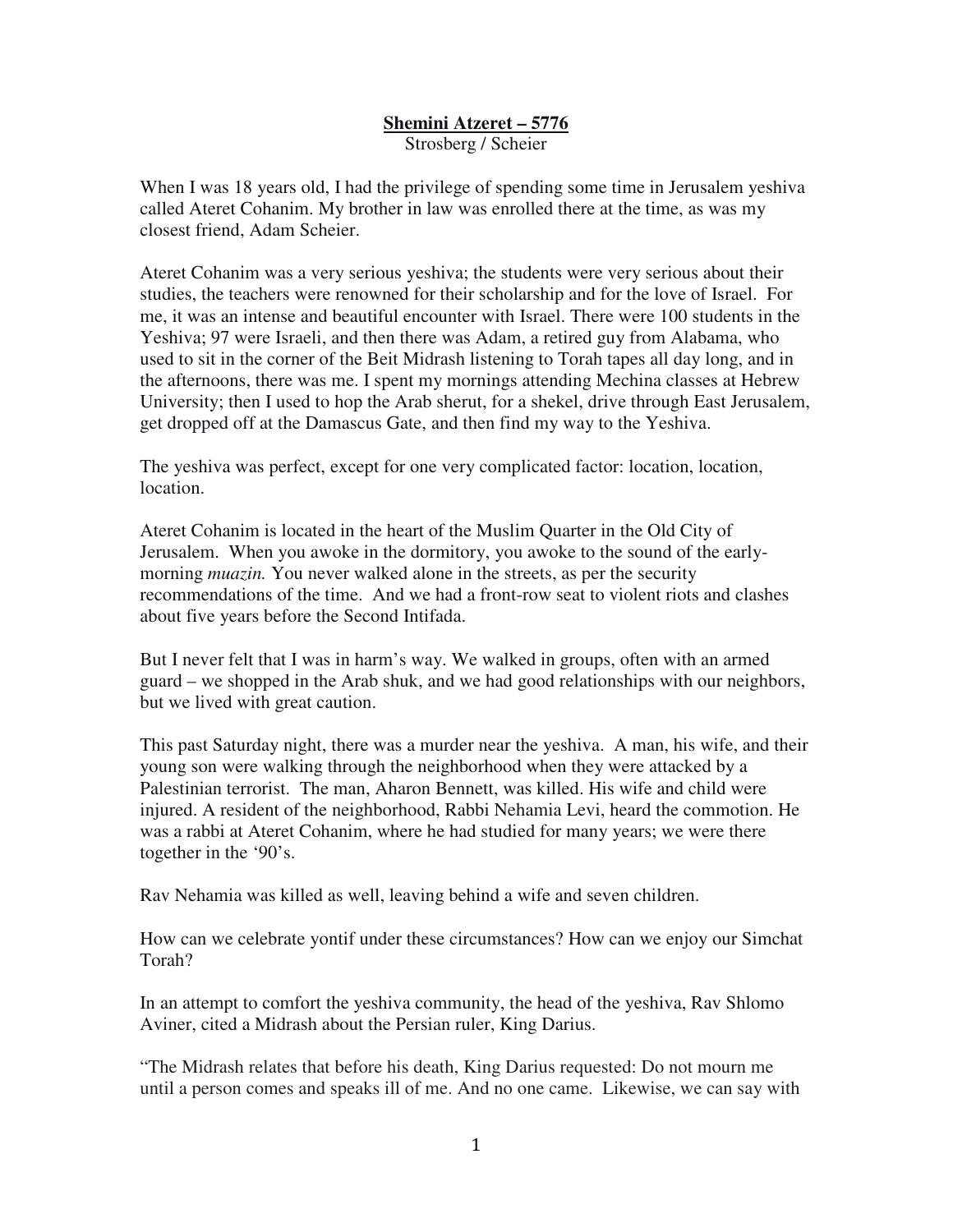confidence, that although there will be much pain over his death, no one will come and speak ill of Ray Nechemia."<sup>1</sup>

Part of our pain is the way the world has seen these attacks. The unbalanced headlines, like the BBC which said, "Palestinian shot dead after Jerusalem attack kills two," confusing the murderer with the victims. And so much more.

How can we ever expect peace? It's a concept that, at certain moments, seems so far off.

But peace is a central part of our prayers on Sukkot. In our prayers that we recite every Shabbat, we connect the concept of a sukkah with peace. We say, "Hapores Sukkat Shalom alena v'al kol amo Yisrael," God spreads the Sukkah of peace over us and over all of Israel.

What is the connection between Sukkah and Peace?

My good friend, Adam, suggested to me that the Sukkah is unique amongst the commandments in that it can be imperfect. A sukkah should have four walls; but if you only have three – or even two and a small bit – then it's good enough – it's still kosher!

In contrast, if a pair of tzitzit has only seven strings, and not the required eight on the corner of the garment, it's not kosher. If the Tefillin is missing one strap, we can't use it. And to take an extreme example: A Torah scroll contains 304,805 letters. If one letter is missing, the entire scroll is unfit for use!

But a Sukkah – it can be missing an entire side! It's allowed to be imperfect. And we connect the concept of Sukkah with peace because peace, too, has to take imperfection into account.

Years ago, during a time when there were regular terror attacks in Israel, a friend traveled to the Northern city of Tsfat. He was standing with some tourists in one of the city's squares when a group of yeshiva students came through and started dancing. As my friend described, "They asked the rabbi, Aaron Liebman, how they could dance in such difficult times."

"Jews have danced during much worse," he replied.

Jews keep on dancing. Even in difficult times, we find reason to dance, to move forward.

There is a powerful story in the Talmud, in tractate Sukkah (23a). The Gemara records a debate between two of the greatest rabbis: Rabbi Akiva and Rabban Gamliel. They discuss whether or not one can build a sukkah on a boat. Rabbi Akiva permits it, and Rabban Gamliel prohibits it. Amazingly enough, one year Rabbi Akiva and Rabban

 $\overline{a}$ 1 http://www.ravaviner.com/2015/10/in-name-of-ha-rav-nechemia-lavi-this.html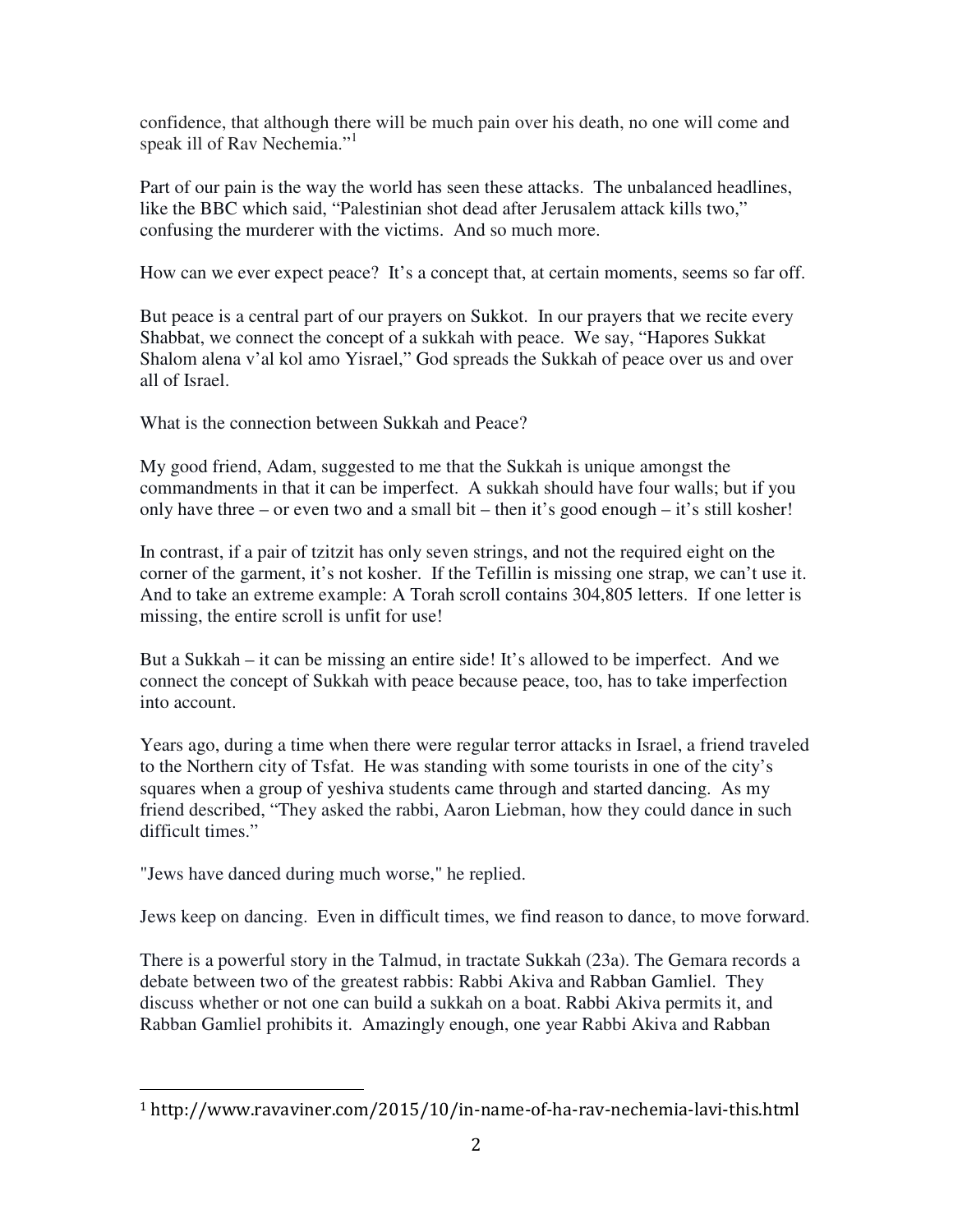Gamliel found themselves on a boat together, on Sukkot! Rabbi Akiva, of course, built a Sukkah. Rabban Gamliel did not.

Unfortunately, a strong wind comes and blows the sukkah away. The Talmud records the conversation that ensued: "*amar lo rabban gamliel, Akiva, heichan sukatech*," Akiva, where is your Sukkah?

Interestingly, the conversation ends there. The Talmud does not record Rabbi Akiva's answer.

I once heard a beautiful interpretation to Rabbi Akiva's silence. He didn't respond to Rabban Gamliel because he wasn't there to respond. He was busy. He had already gone to rebuild his Sukkah.

Because that's what Jews do. We don't expect perfect. We simply know that we have to do our best to live lives of virtue, to soldier on when times are difficult.

As we gather for Yizkor, we remember the relationships of the past. And we acknowledge that not every relationship is perfect. Not every moment is harmonious. We remember the good, and we seek to make peace of that which wasn't perfect.

Because Judaism doesn't demand perfection; it demands our fullest effort, it demands sincerity, it asks us to try our hardest to do good.

There is a fellow who owns a jewelry store in Eretz Yisrael.<sup>2</sup> One day, not long ago, a nine year old girl walked into the store and said, "I am here to buy a bracelet". She looked through the glass cases and pointed to a bracelet that cost three or four thousand dollars.

The man behind the counter asked her, "So you want to buy that bracelet?"

And she said, "Yes."

He said, "Wow, you have very good taste. Who do you want to buy it for?"

She said, "For my older sister."

He said, "Oh that is so nice! Why do you want to buy your older sister this bracelet?"

The little girl explained, "Because I don't have a mother or father, and my older sister takes care of us. So we want to buy her a present, and I'm willing to pay for it." She pulled out of her pocket a whole bunch of coins that totaled seven shekel, eighty agurot, which is a little less than two dollars.

 $\overline{a}$ 

<sup>2</sup> story from rabbanan.org